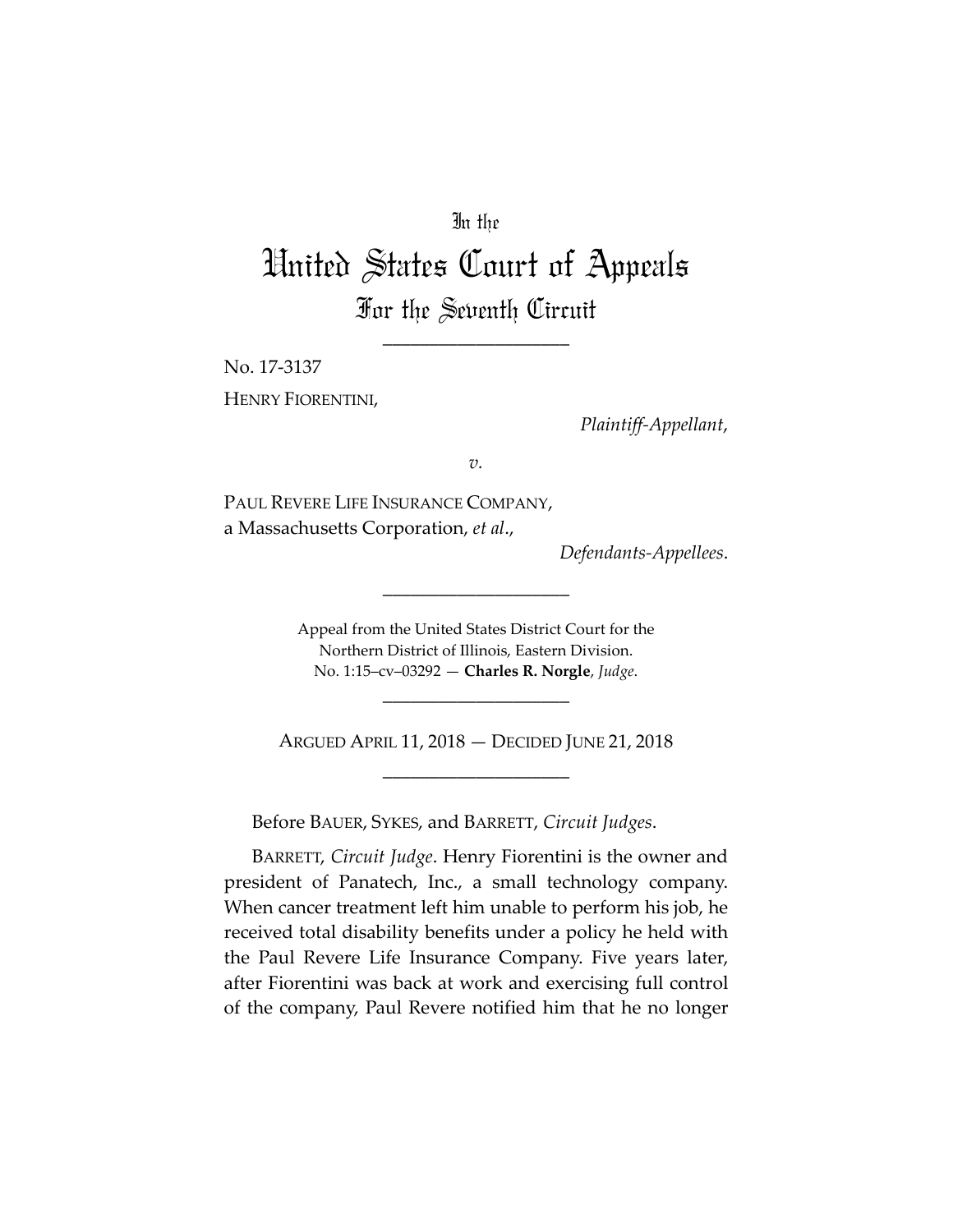qualified for the benefits. Fiorentini argued that he still satisfied the policy's requirements for total disability, because even though he could perform most of his job duties, he was unable to do what it takes to generate new business. Paul Revere rejected that argument, and Fiorentini sued it for breach of contract. We agree with the district court that Fiorentini does not qualify for total disability coverage under his policy.

I.

In 1982, Henry Fiorentini founded Panatech Computer Management, Inc., a small information-technology company that specializes in providing customized software to small businesses. In 1998, he was diagnosed with invasive basal cell carcinoma of the right ear. After minor surgeries failed to remove the cancer, Fiorentini had his right ear amputated in 2008. Several more surgeries and radiation followed, leaving him with permanent hearing loss, fatigue, migraines, dry mouth, tinnitus (a constant ringing sound), and an inability to localize sound. To compensate for the amputation, Fiorentini received a prosthetic ear that is virtually indistinguishable from his left ear.

After the surgery, Fiorentini submitted a claim for "total disability" benefits under an occupational disability insurance policy he had purchased from the Paul Revere Life Insurance Company. The policy defines the key terms for total disability coverage as follows:

> "Total Disability" means that because of Injury or Sickness … You are unable to perform the important duties of Your Occupation.

> "Your Occupation" means the occupation in which You are regularly engaged at the time You become Disabled.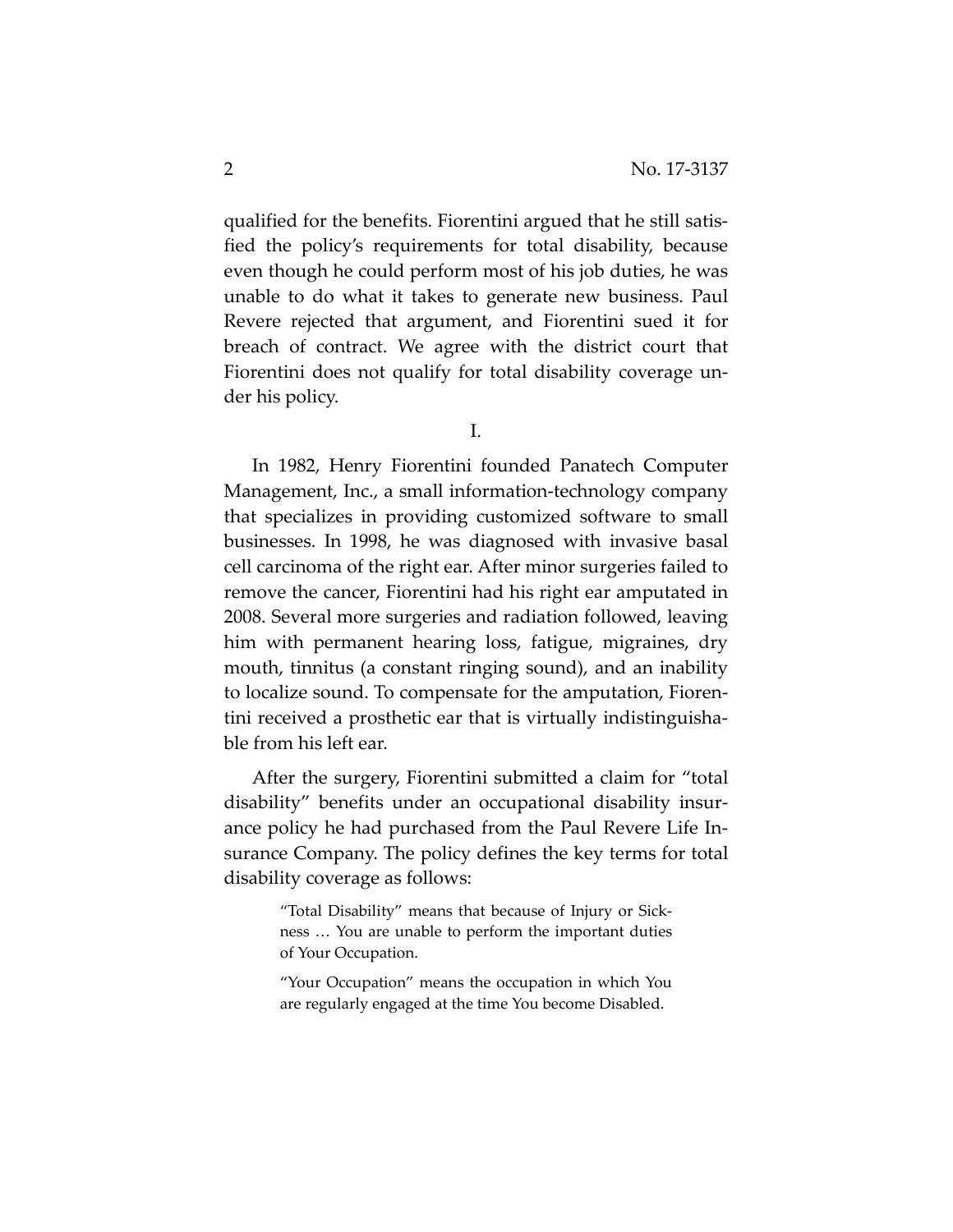Fiorentini listed his occupation as "President & Owner" of Panatech and said that his occupation entailed four "important duties": sales (6–8 hours per week), consulting/meetings (7–10 hours per week), programming (15–25 hours per week), and administrative work (2–3 hours per week). Concluding that Fiorentini was unable to perform these duties, Paul Revere approved his claim and began paying total disability benefits in February 2009.

Five years later, Paul Revere notified Fiorentini that he no longer met the total disability requirements of his policy. He had been cancer-free since 2009 and was working regularly again. He continued to suffer side effects from the surgery and worked fewer hours than he had before. Nonetheless, he was now well enough that he was exercising full control over Panatech.

While it found him ineligible for total disability benefits, Paul Revere invited Fiorentini to apply for "residual disability" benefits under his policy. Coverage under that provision would have required Fiorentini to show that he was either unable to perform "one or more of the important duties" of his occupation or could only perform his important job duties for "80% of the time normally required to perform them" and that he earned at least 20% less than he did predisability. Fiorentini did not submit that information; instead, he let his policy lapse and sued Paul Revere, seeking damages for breach of contract, statutory penalties for unreasonable and vexatious conduct under Illinois law, and a declaratory judgment. The district court entered summary judgment for Paul Revere.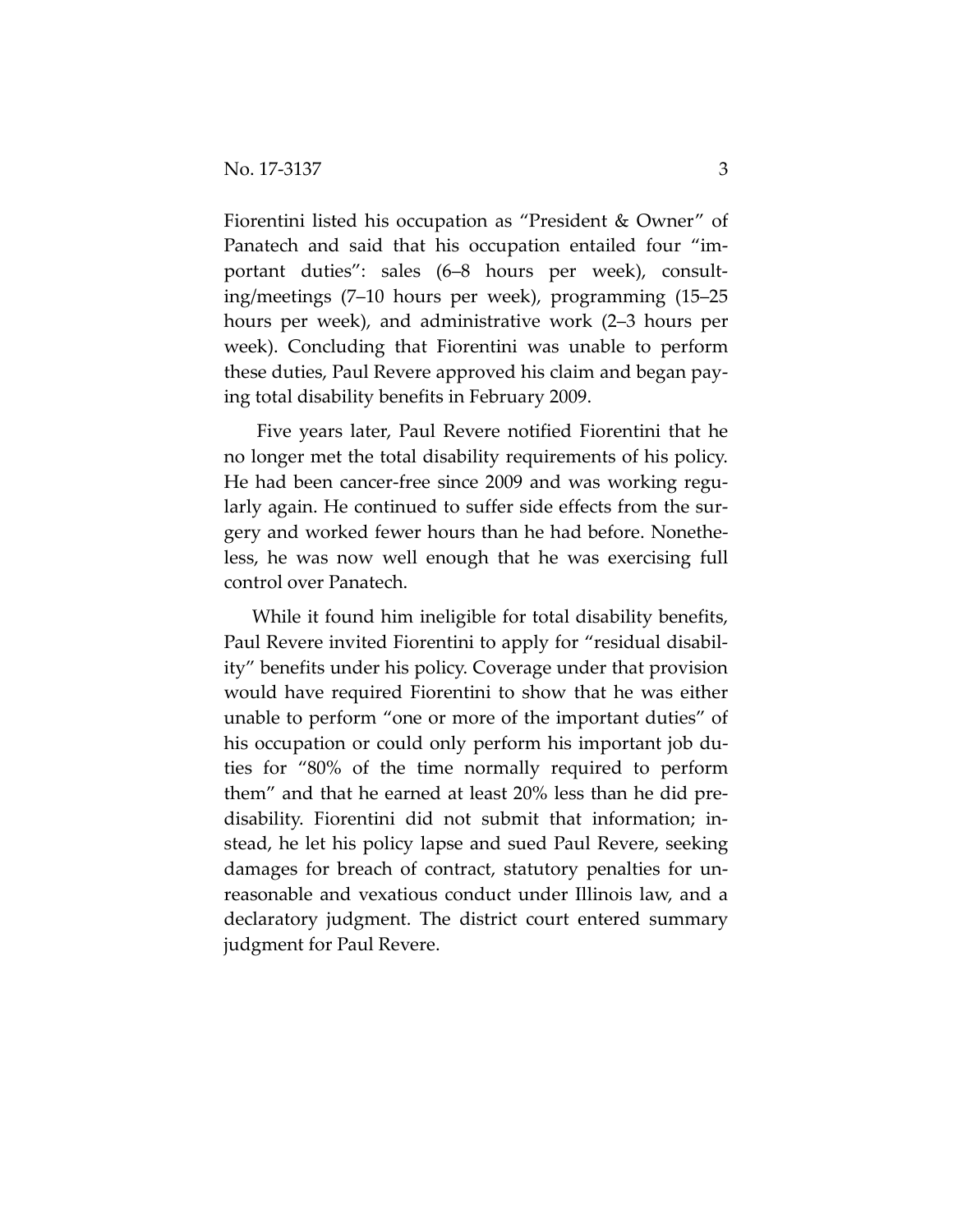Fiorentini argues vigorously that the "total disability" clause covers him even though he can still do almost everything his occupation requires him to do. He does not dispute that he is able to perform three of the important duties listed on his claim for total disability benefits: consulting with clients, programming, and administrative duties. His claim turns on his alleged inability to perform the fourth, which he characterizes as essential: sales. Ever since Fiorentini's surgery, Panatech has survived exclusively on work from its existing clients. Fiorentini says that he is the only one who can bring in new clients, and that he can do so only by meeting personally with prospects, giving presentations, and attending seminars. That kind of face-to-face contact is allegedly impossible for him because of his continuing symptoms, including tinnitus and fatigue. He dismisses the suggestion that he could solicit new business through phone calls, emails, the internet, or a marketing company; for his small business, he says, only in-person contact will do.

Fiorentini's claim that his inability to execute one task renders him "unable to perform the important duties of [his] Occupation" seizes upon an opening in our case law. While we have refused to hold that the inability "to perform one task is always sufficient for total disability," *Cheney v. Standard Life Insurance Co.*, 831 F.3d 445, 452 (7th Cir. 2016), we have acknowledged that the inability to perform one task might sometimes qualify under similarly worded policies. For example, in *McFarland v. General American Life Insurance Co.*, we noted that a shortstop who could no longer throw would be unable to do his job even if he could still run, hit, and catch. 149 F.3d 583, 588 (7th Cir. 2016). Fiorentini asserts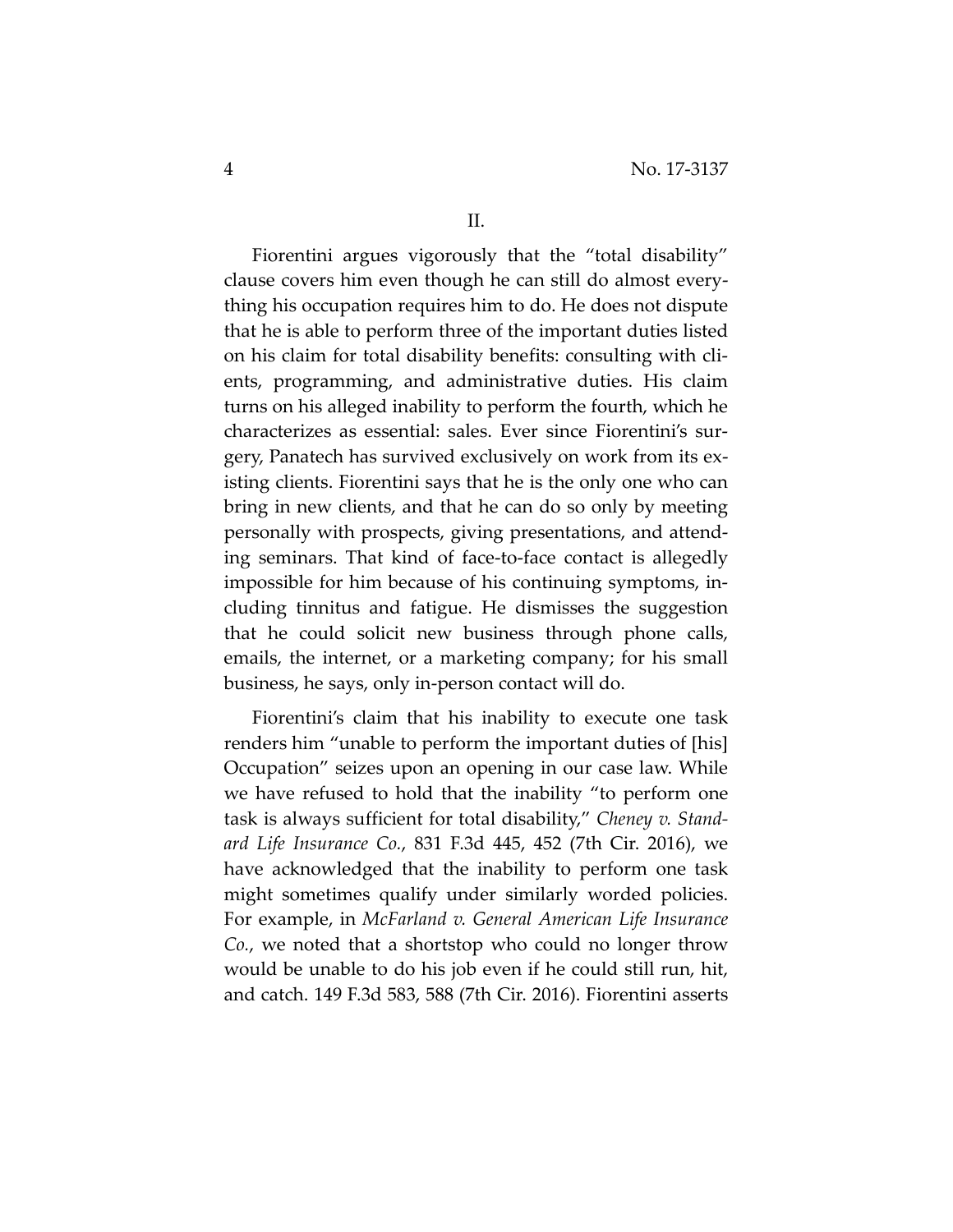that in-person solicitation is to him what throwing is to a shortstop—utterly essential. And because he can't sell, he can't do his job even if he can program, consult with existing clients, and do administrative tasks.

Fiorentini's analogy is inapt. A shortstop who can't throw can't be a shortstop; Fiorentini, on the other hand, functions daily as Panatech's president. While his capacity as Panatech's president has been diminished by his inability to perform one of his important duties, he is not unable to continue his occupation. And critically, the total disability provision does not cover the insured who has a *diminished ability* to perform his occupation, but rather the insured who is *unable* to continue it. *See McFarland*, 149 F.3d at 587 (interpreting a similar total disability policy to "protect[] the insured from disabilities that prevent his continuing in his regular occupation"). The unambiguous language of an insurance policy controls in a coverage dispute. *See Founders Ins. Co. v. Munoz*, 930 N.E.2d 999, 1003–04 (Ill. 2010).

Fiorentini's ineligibility for benefits under the total disability provision of the policy is underscored by the policy's provision for residual disability benefits. Fiorentini says that he cannot perform one of his four important duties; the residual disability provision applies when "You are unable to perform one or more of the important duties of Your Occupation." This is the clause that fits a claim like Fiorentini's. It protects an insured whose disability has reduced but not eliminated his capacity to work, so long as he is earning at least 20% less as a result.

All of this said, we would affirm the district court even if we agreed with Fiorentini that making sales is essential to his occupation—and, for that matter, that face-to-face contact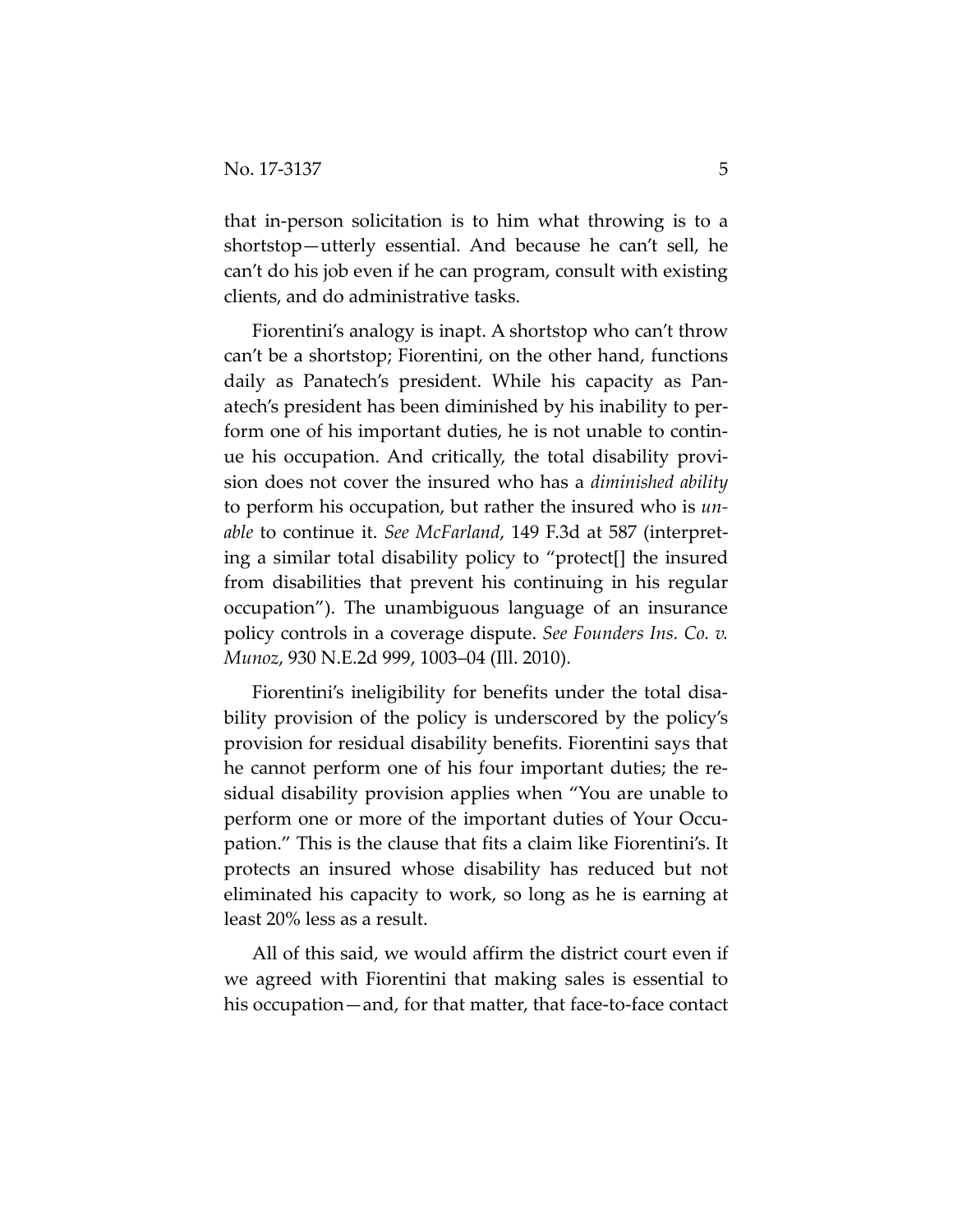is the only way he can do it. Even if the language of the policy were on his side, Fiorentini has a problem of proof: the evidence would not permit a reasonable juror to conclude that he is unable to meet with potential clients in person.

Fiorentini's own testimony contradicts his claim that he is unable to make face-to-face sales pitches. He admits that he meets regularly with existing clients at their businesses or over lunch; he also visits job sites weekly to discuss and address computer problems. Fiorentini offers no explanation for why he can meet with existing clients but not potential clients. Indeed, his own vocational expert conceded that he is currently able to conduct face-to-face meetings on a "limited basis," and his own surgeon confirmed that he can "hear and communicate" in one-on-one meetings.

Fiorentini's off-the-job activities also undercut his contention that his symptoms render him mentally and physically unable to meet personally with potential clients. In 2013, Fiorentini renewed his pilot's license—which he had originally obtained in the 1980s but had permitted to lapse—and bought an airplane. He spends 75–80 hours a year flying around the Midwest, primarily to have breakfast with other recreational pilots. And while Fiorentini claims that he can't put on work-related presentations to sell Panatech's product, he conducted a 90-minute seminar for other flying enthusiasts about an iPad application called ForeFlight. Nor is flying Fiorentini's only hobby. Just as his symptoms have not kept him out of the air, they have not kept him off the ice: Fiorentini plays in a weekly adult hockey league.

To be sure, the record supports the inference that Fiorentini cannot discharge his duties as Panatech's president in precisely the same manner as he did before. The ongoing ef-